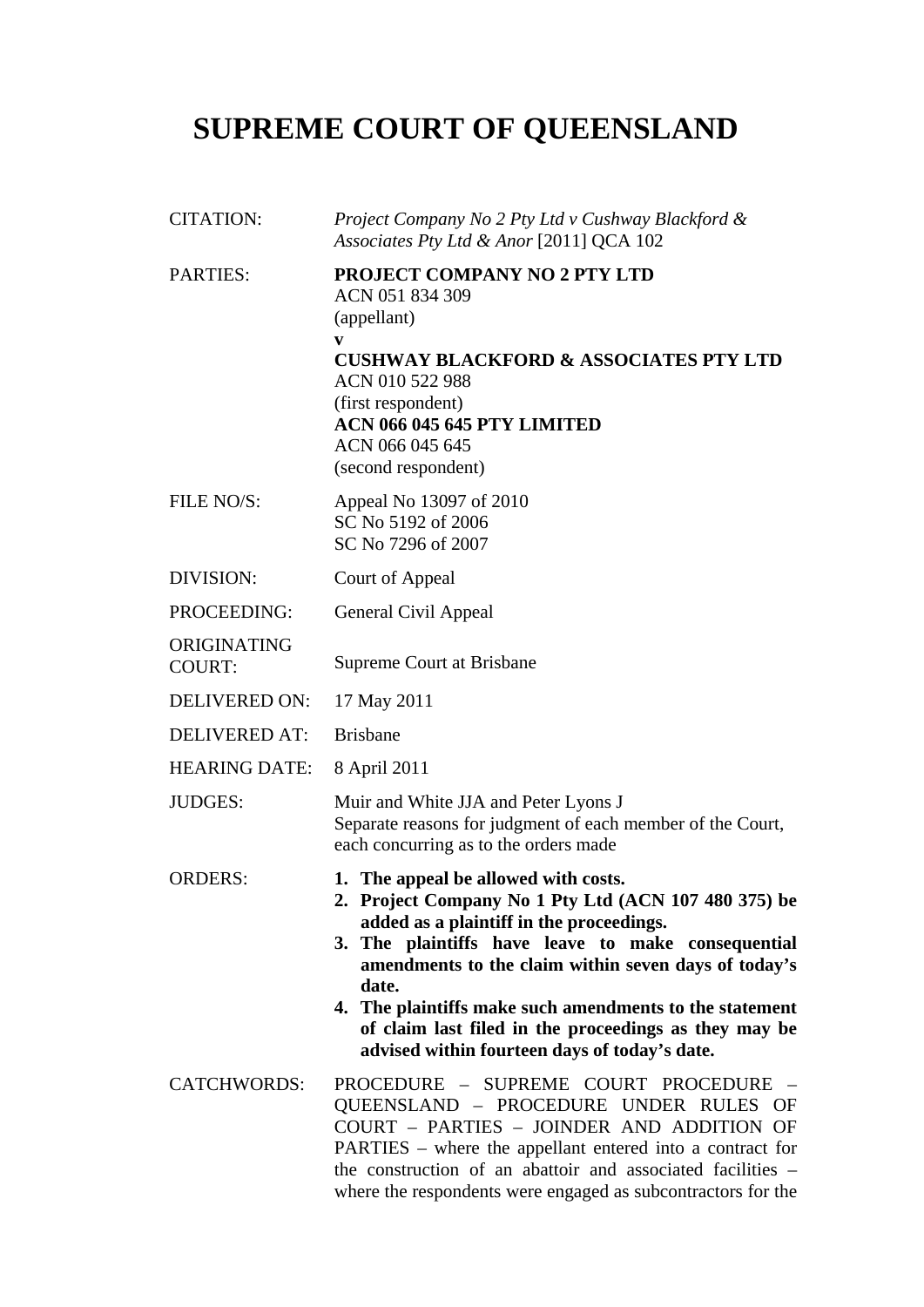construction of the abattoir and associated facilities – where there was a fire in the main switchboard of the abattoir – where the appellant brought claims in negligence and breach of contract against the respondents – where the appellant's parent company suffered the loss claimed in the proceeding – whether the primary judge erred in dismissing the appellant's applications for leave to join its parent company as a party to the proceeding and to amend the claim and statement of claim to effect the proposed joinder

TORTS – NEGLIGENCE – ESSENTIALS OF ACTION FOR NEGLIGENCE – DUTY OF CARE – WHERE ECONOMIC OR FINANCIAL LOSS – where the appellant's parent company suffered loss through the interruption of its business as a result of a failure in the switchboard of an abattoir – where the parent company was not a party to the relevant contract – whether a designer or builder of a commercial premises owes a duty of care to persons with whom they have no contractual relationship – whether the primary judge erred

*Uniform Civil Procedure Rules* 1999 (Qld), r 69(1)(b), r 377

|                    | Barrett v Enfield London Borough Council [2001] 2 AC 550,<br>considered                                                                              |
|--------------------|------------------------------------------------------------------------------------------------------------------------------------------------------|
|                    | Bryan v Maloney (1995) 182 CLR 609; [1995] HCA 17,<br>distinguished                                                                                  |
|                    | Caltex Oil (Australia) Pty Ltd v Dredge Willemstad (1976)<br>136 CLR 529; [1976] HCA 65, considered                                                  |
|                    | Fangrove Pty Ltd v Tod Group Holdings Pty Ltd [1999]                                                                                                 |
|                    | 2 Qd R 236; [1998] QCA 404, distinguished<br>Woolcock Street Investments Pty Ltd v CDG Pty Ltd [2002]<br>ANZ ConvR 381; [2002] QCA 88, distinguished |
|                    | Woolcock Street Investments Pty Ltd v CDG Pty Ltd (2004)<br>216 CLR 515; [2004] HCA 16, distinguished                                                |
|                    | Zumpano v Montagnese [1997] 2 VR 525, cited                                                                                                          |
| <b>COUNSEL:</b>    | D J S Jackson QC, with M Brady, for the appellant<br>C Wilson for the respondent                                                                     |
| <b>SOLICITORS:</b> | DLA Phillips Fox for the appellant<br>Minter Ellison Lawyers for the respondent                                                                      |
|                    |                                                                                                                                                      |

## [1] **MUIR JA**: **Introduction**

The appellant/plaintiff, Project Company No 2 Pty Ltd ("DDF") applied for leave to join Project Company No 1 Pty Ltd ("KRC") as a plaintiff in the proceedings pursuant to r 69(1)(b) of the *Uniform Civil Procedure Rules* 1999 (Qld) and for leave for DDF and KRC to amend the consolidated statement of claim pursuant to r 377 of the *Uniform Civil Procedure Rules* in accordance with a particular draft. On 5 November 2010, the application was dismissed with costs. DDF appeals against that order.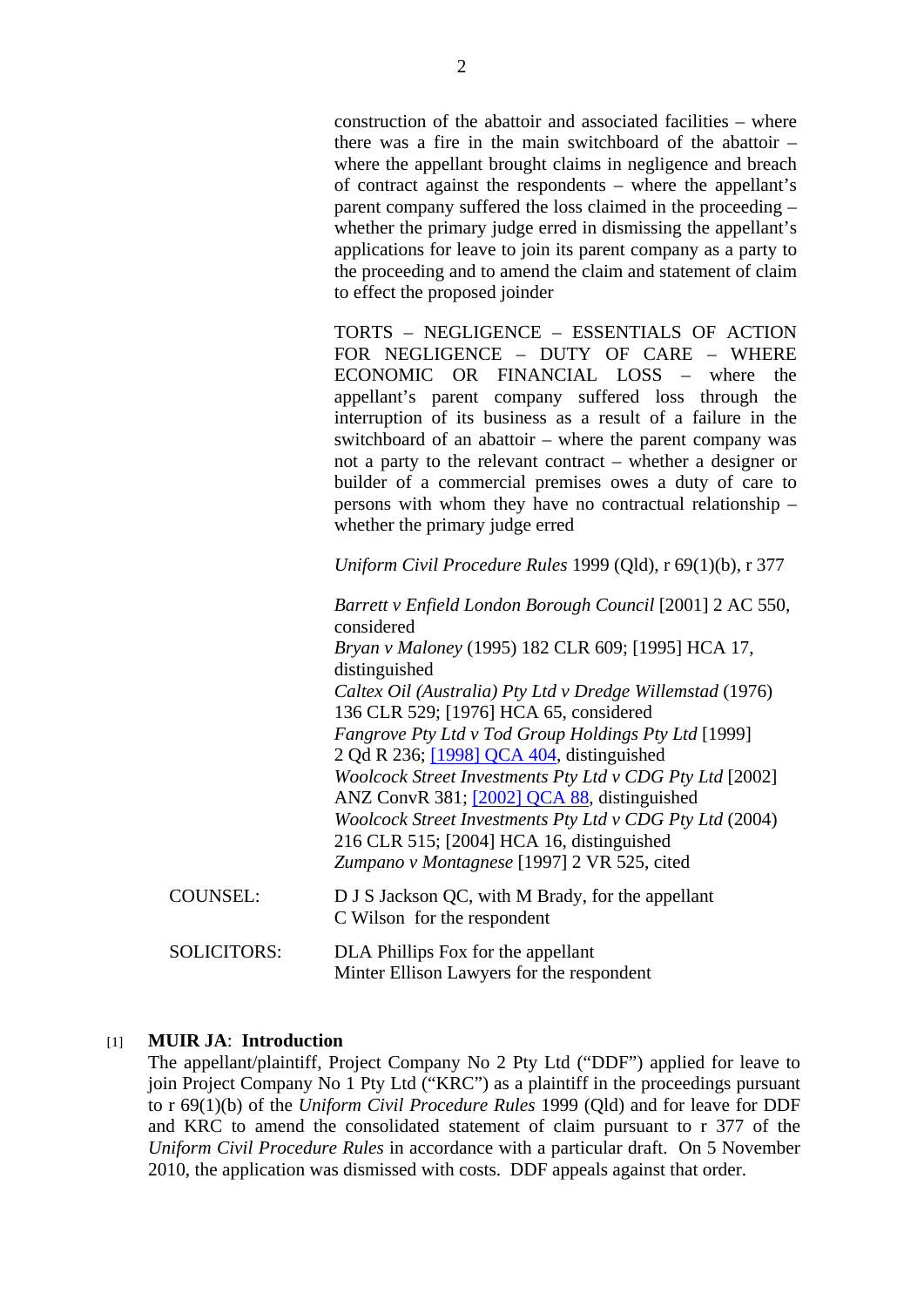# **Summary of underlying facts**

- [2] The following facts are extracted from DDF's outline of argument. Counsel for the respondent agreed with them "for the purposes of this appeal".
	- "7. In March 1999, the appellant ("DDF") entered into a contract with BLL in March 1999 (sic) for the construction of an abattoir and associated facilities ("the facility") at Toowoomba. BLL engaged CBA and third respondent Harwal as subcontractors. CBA supplied electrical design, inspection and certification services. Harwal designed and constructed switchboards for the abattoir. In particular, CBA and Harwal are both alleged to have roles in the design of the main switchboard for the abattoir.
	- 8. In December 2003, KRC purchased 100% of the shares in DDF.
	- 9. In June 2004, DDF granted a licence to KRC for it to operate the abattoir. DDF continued to own the land, plant and equipment.
	- 10. On 17 June 2005, there was a fire in the main switchboard which caused extensive damage to it. The switchboard and associated equipment had to be replaced. The facility could not be used for a period of about five weeks. Significant losses were incurred as a result of the interruption to the business conducted from the facility.
	- 11. DDF alleges that the respondents were negligent in failing to provide proper protection on the switchboard against over currents. As well as the claims in negligence against CBA and Harwal, there is a contractual claim against BLL.
	- 12. During the course of 2010, it became apparent to the parties that it was KRC that had suffered certain of the losses claimed in the proceeding, rather than DDF." (citations omitted)

## **The pleadings before the primary judge**

[3] The proposed amended statement of claim before the primary judge was different in substantial material respects from the document on which DDF and KRC sought to rely on the appeal ("the final pleading"). It was argued on their behalf that it was appropriate to decide the appeal by reference to the final pleading as it was "clear that no different outcome would have ensued below based on the form of the proposed statement of claim." Both versions of the statement of claim are lengthy and it is unnecessary to quote at length from them.

# **The primary judge's reasons**

[4] The primary judge referred to the following passage from the reasons of de Jersey CJ, with which the other members of the court agreed, in *Fangrove Pty Ltd v Tod Group Holdings Pty Ltd*: 1

"Bryan v. Maloney<sup>2</sup> represented an extension to the availability in this country of recovery for pure economic loss. There is strong reason for thinking that any further extension should lie within the

 $\frac{1}{1}$ [1998] OCA 404 at [14].

 $\overline{2}$ (1995) 182 CLR 609.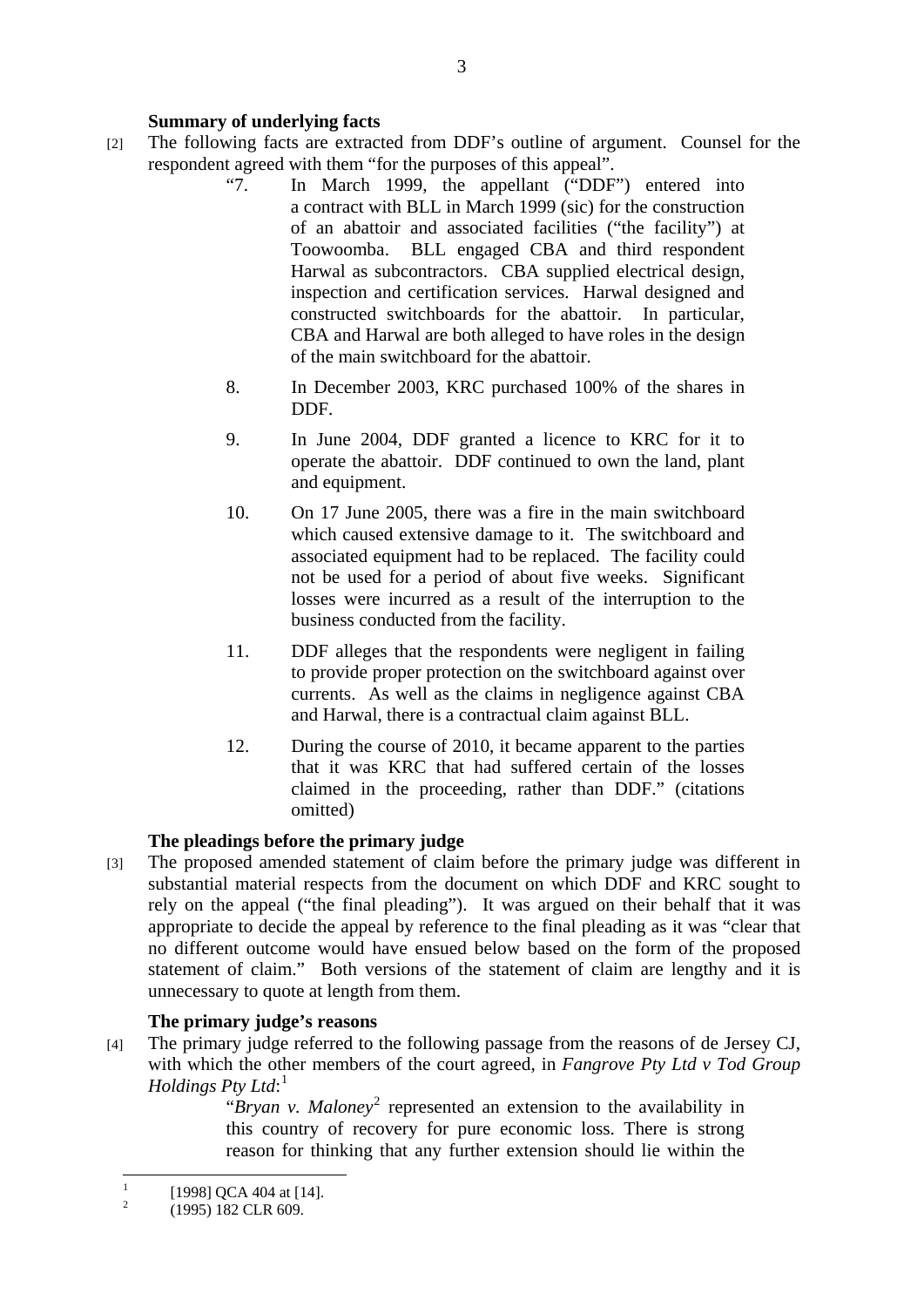province of the High Court. To allow this claim would involve further extension. The House of Lords authority I have mentioned sufficiently indicates that. It would be inimical to certainty, and responsibility, for this court to accede to the claim, even if otherwise persuaded that it would be socially desirable to do so. Policy considerations regulate the development of the law in this general area. They are multifarious. To my mind, the relevant considerations have to this point been sufficiently considered by the High Court to warrant the rejection of this claim: to resolve otherwise would involve this court's adopting an unduly legislative role. Following the law which binds us, and the trends which should influence us, I believe the claim must be rejected. Neither of the submissions agitated by Mr McMurdo should be upheld."

[5] The primary judge observed that *Fangrove* was followed by the Court of Appeal in *Woolcock Street Investments Pty Ltd v CDG Pty Ltd*<sup>3</sup> and that an appeal against the decision in *Woolcock* was dismissed by the High Court in *Woolcock Street Investments*  Pty Ltd v CDG Pty Ltd.<sup>4</sup> His Honour concluded that the High Court in affirming the Court of Appeal's decision, which was consistent with *Fangrove*, did not extend the principles in *Bryan v Maloney* to commercial buildings. His Honour then said:

> "[30] It follows, then, that I remain bound by the decision in *Fangrove* which means that I must dismiss this application on the basis that the proposed pleading does not demonstrate a cause of action by KRC against [BLL]."

#### **Consideration**

- [6] The Court of Appeal in *Woolcock* concluded that the ability to recover damages for pure economic loss should not be extended by an intermediate appellate court beyond the position recognised in *Bryan v Maloney*. The members of the court accepted, either expressly or by necessary implication, that the principles in *Bryan v Maloney* did not extend to commercial buildings.
- [7] On appeal,<sup>5</sup> Gleeson CJ, Gummow, Hayne and Heydon JJ made it plain in their joint judgment that *Bryan v Maloney* was not to be regarded as setting the outer limits for the potential liability of a builder of premises to a subsequent purchaser of the building for economic loss suffered by that purchaser through faulty work or design. Their Honours also cast doubt on the general authority of *Bryan v Maloney.*
- $[8]$  It was said in the joint judgment:<sup>6</sup>

"… At least in terms, however, the principles that were said to be engaged in *Bryan v Maloney* did not depend for their operation upon any distinction between particular kinds of, or uses for, buildings. They depended upon considerations of assumption of responsibility, reliance, and proximity. Most importantly, they depended upon equating the responsibilities which the builder owed to the first owner with those owed to a subsequent owner."

[9] Their Honours had earlier detailed four considerations identified in *Bryan v Maloney* "as warranting the conclusion that a relationship of proximity also existed with the subsequent owner."

 3 [2002] QCA 88.

<sup>4</sup> (2004) 216 CLR 515.

<sup>5</sup> <sup>5</sup> *Woolcock Street Investments Pty Ltd v CDG Pty Ltd* (2004) 216 CLR 515.

At 527.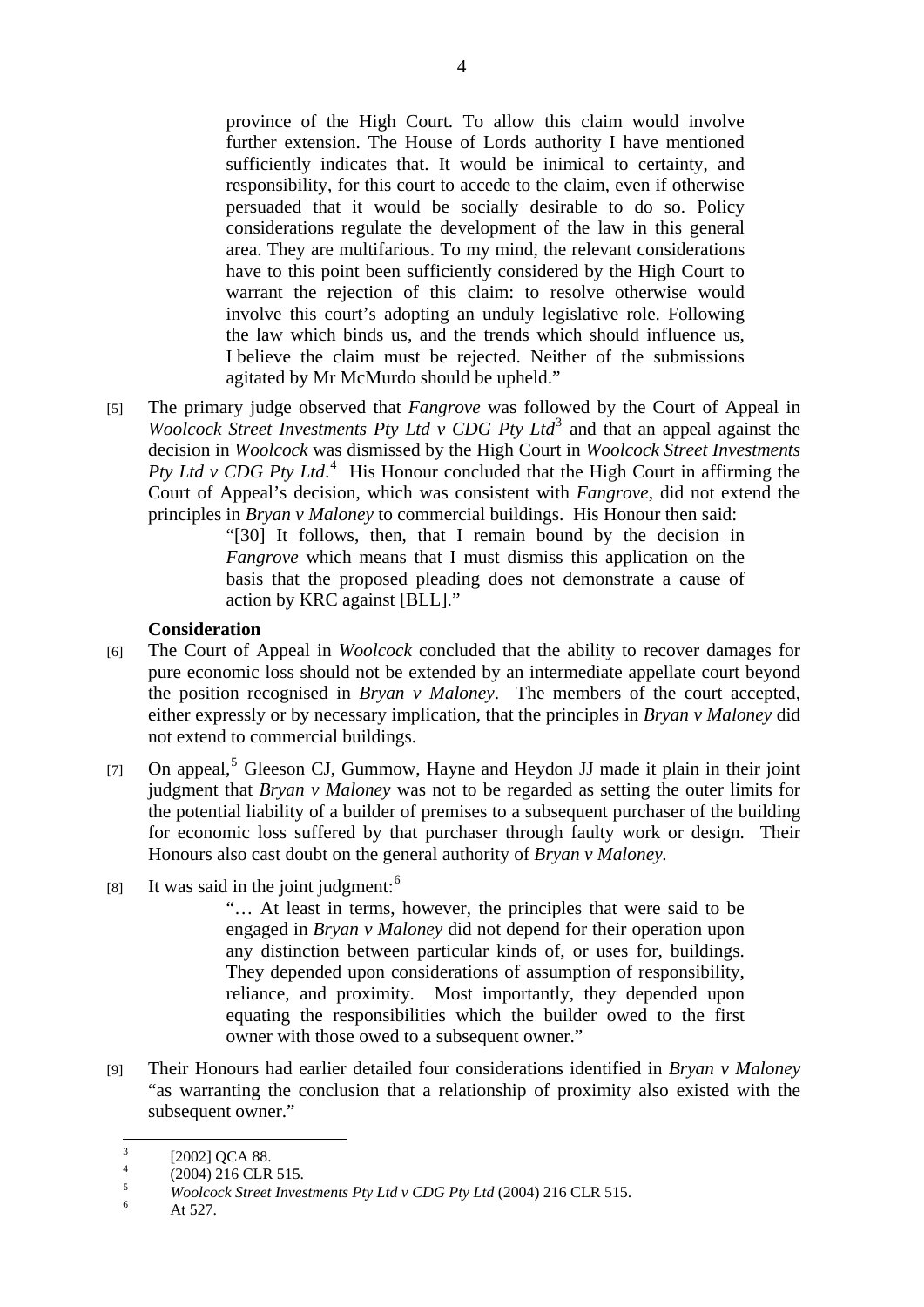[10] A little later, when dealing with criticisms of *Bryan v Maloney* by commentators and in Zumpano v Montagnese,<sup>7</sup> their Honours said:<sup>8</sup>

> "First, for the reasons given earlier, it may be doubted that the decision in *Bryan v Maloney* should be understood as depending upon drawing a bright line between cases concerning the construction of dwellings and cases concerning the construction of other buildings. If it were to be understood as attempting to draw such a line, it would turn out to be far from bright, straight, clearly defined, or even clearly definable."

[11] In relation to the value of *Bryan v Maloney* as a precedent it was said:<sup>9</sup>

"Secondly, the decision in *Bryan v Maloney* depended upon the view that 'the overriding requirement of a relationship of proximity represents the conceptual determinant and the unifying theme of the categories of case in which the common law of negligence recognises the existence of a duty to take reasonable care to avoid a reasonably foreseeable risk of injury to another'. It was the application of this 'conceptual determinant' of proximity that was seen as both permitting and requiring the equation of the duty owed to the first owner with the duty owed to the subsequent purchaser. Decisions of the Court after *Bryan v Maloney* reveal that proximity is no longer seen as the 'conceptual determinant' in this area."

[12] Kirby J, who dissented, confined the *ratio decidendi* in *Bryan v Maloney* to "the duty of a builder (or like person) to subsequent purchasers of a dwelling house." McHugh J said that he did not:  $10$ 

> " …think that the ratio decidendi of *Bryan v Maloney* applies to the case of commercial premises. The ratio can be put no higher than that the builder of a dwelling house owes a duty to a subsequent purchaser to take reasonable care to avoid reasonably foreseeable decreases in its value arising from the consequences of latent defects caused by the house's defective construction. Neither the stated reasons of the Court nor the material facts of the case justify any wider conclusion. Certainly, they do not justify the conclusion that the ratio of the case covers commercial premises. That is not to say that the reasoning in *Bryan v Maloney* – or by analogy its material facts – may not lead to the conclusion that the common law recognises an identical or similar duty in respect of the builder of commercial premises."

[13] McHugh J considered that a further reason for finding that the ratio in *Bryan v Maloney* did not cover the case under consideration was that its reasoning was based on the then orthodox view that the doctrine of proximity governed the Australian law of negligence.<sup>11</sup> Callinan J expressed a similar view.<sup>12</sup> His Honour also questioned the correctness of *Bryan v Maloney.*<sup>13</sup>

 $\frac{1}{7}$ [1997] 2 VR 525 at 528-536.

<sup>8</sup> At 528.

<sup>9</sup>  $^{9}$  At 528.

 $10$  At 546.

 $\frac{11}{12}$  See (2004) 216 CLR 515 at 546.

 $12$  At 587.

At 589-590.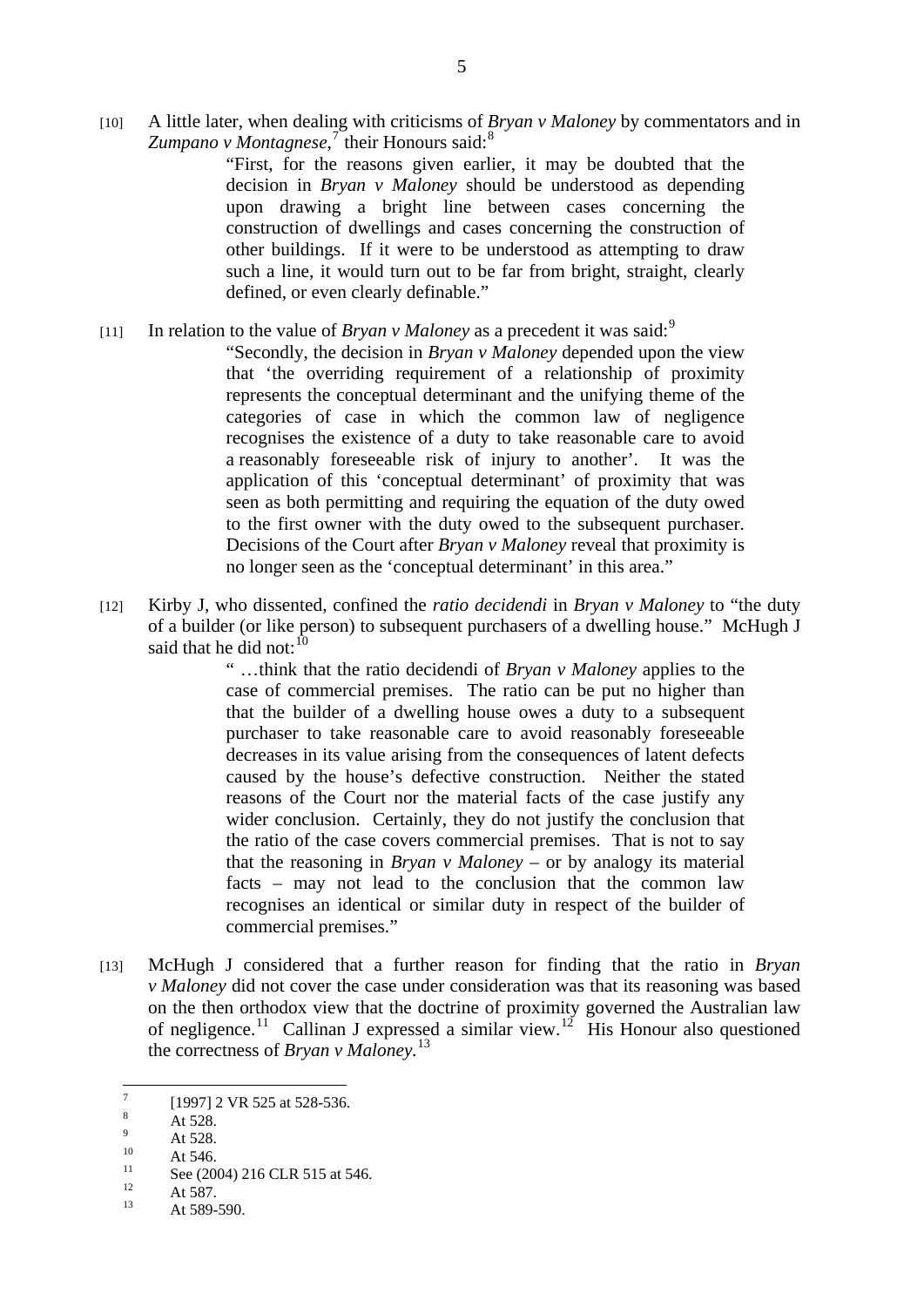- [14] It is clear from the High Court decision in *Woolcock* that *Bryan v Maloney* is a decision of doubtful authority which cannot be taken as excluding claims against builders of commercial premises for economic loss suffered by subsequent owners of the premises. Not surprisingly, the decisions of this court in *Fangrove* and *Woolcock*  were based on the now discredited principles stated in *Bryan v Maloney*. In holding, in effect, that the principles stated in *Fangrove* prevented a subsequent purchaser of commercial premises recovering from the builder damages arising from the faulty construction of the building, the primary judge exercised his discretion on an erroneous basis. Consequently, it is open to this court to exercise the discretion afresh.
- [15] There are other reasons why cases such as *Bryan v Maloney* and *Fangrove* provide a less than satisfactory guide to liability in this case. *Bryan v Maloney*, as the above discussion shows, insofar as it is to be regarded as authoritive, established principles applicable to residential dwellings. The decision in *Fangrove* concerned the structural failure of a parapet of a commercial building and the reasoning of each of the members of the court was influenced substantially by the reasons in the now discredited *Bryan v Maloney*. The issues to be determined in this case are significantly different in nature. What failed in this case was a switchboard in an abattoir. The failure caused a fire which so damaged the switchboard and associated equipment that they had to be replaced. The abattoir was rendered inoperable for a substantial period and significant trading losses accrued.
- [16] Another substantial difference between the subject facts and those of *Fangrove*, *Bryan v Maloney* and *Woolock* is that, here, the land and improvements continued throughout in the ownership of DDF, the original contracting party, but as a result of the arrangement of the internal affairs of KRC and its subsidiary DDF, KRC came to operate the abattoir and suffered loss through the interruption of its business. Merely to state these factual matters is to demonstrate that the principles stated and applied in *Fangrove* and *Bryan v Maloney* offer, at best, an indifferent basis upon which to determine liability in this case.
- [17] In his oral submissions, counsel for the respondent accepted that *Fangrove* and *Bryan v Maloney* did not operate as a bar to the appellant's success. He submitted that there were two reasons why the pleadings (whether the ones before the primary judge or the further amended pleadings) did not disclose an arguable cause of action. The first may be summarised as follows: *Woolcock* established the principle that a subsequent purchaser of commercial premises could not recover from the builder damages caused by defects in the building resulting from faulty construction, unless it demonstrated vulnerability as explained in the joint judgment in *Woolcock*. With respect to vulnerability, their Honours stated: <sup>14</sup>

"Since *Caltex Oil*, and most notably in *Perre v Apand Pty Ltd*, the vulnerability of the plaintiff has emerged as an important requirement in cases where a duty of care to avoid economic loss has been held to have been owed. 'Vulnerability', in this context, is not to be understood as meaning only that the plaintiff was likely to suffer damage if reasonable care was not taken. Rather, 'vulnerability' is to be understood as a reference to the plaintiff's inability to protect itself from the consequences of a defendant's want of reasonable care, either entirely or at least in a way which would cast the consequences of loss on the defendant."

 $14$  $(s$ upra) at 530.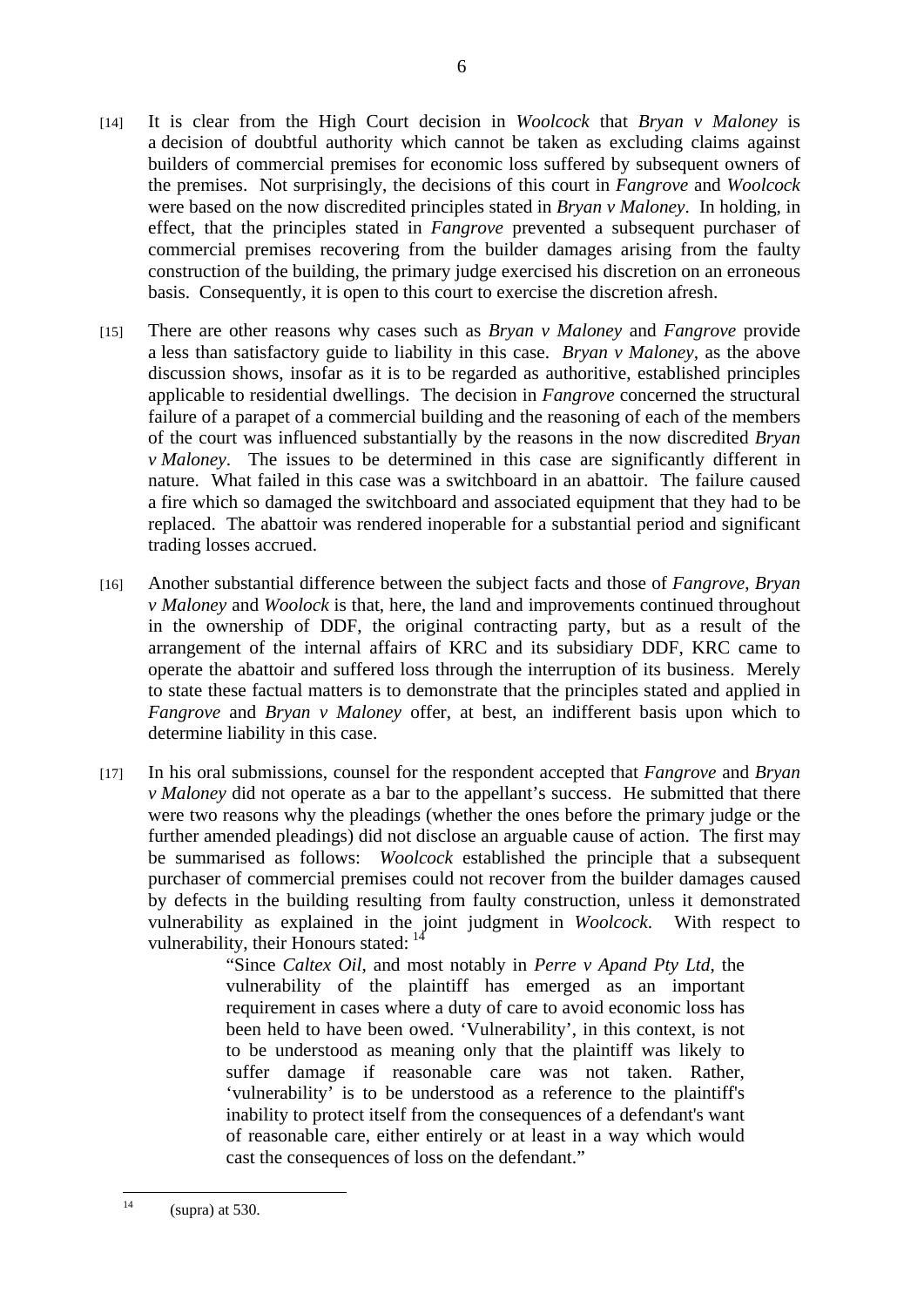- [18] KRC could not establish vulnerability on its pleaded case. In that regard, the respondents argue that KRC could have obtained a warranty from its subsidiary DDF or an assignment of its rights. It is further asserted that if, for reasons arising from the internal arrangements of the companies, KRC chose not to seek a warranty, that is not a basis for saying that such a warranty could not have been obtained. That submission addressed allegations in a version of the statement of claim. Another related argument advanced by the respondents was that allegations in the statement of claim that users would have no opportunity to inspect, or would be unable to inspect, the quality of CBA's services and that defects in the switchboard could not have been identified with the exercise of reasonable care were contradicted by the appellant's own expert report. It was submitted that the report demonstrated that an expert examination of the electrical drawings and switchboard prior to the commencement of use by KRC would have revealed the matters which DDF alleged to be defective.
- [19] It is apparent that liability in this case falls to be determined by reference to facts which depart significantly from those considered in *Woolcock* and it is far from obvious how the concept of vulnerability is to operate in the present circumstances. It is one thing to expect a purchaser of valuable commercial premises at arms length from the vendor to take steps to protect itself against economic loss should the acquired property prove to be defective and for it to bear the loss if it fails to do so. But what is reasonable for parties at arms length in a transaction of sale and purchase may not be reasonable or even appropriate for dealings between companies in the same group engaged in a quite different transaction.
- [20] The other principal basis of challenge to the pleadings was what was said to be "the question of the indeterminancy of the amount, time and class" of persons likely to suffer damage in the event of negligent works by CBA or Harwal.<sup>15</sup> Reference was made to the following passage from the reasons of Stephen J in *Caltex Oil (Australia) Pty Ltd v Dredge Willemstad*: 16

"No doubt to discard the element of physical injury to person or property as a prerequisite to the recovery of damages in negligence means that its effect of tending to ensure that compensable damage is restricted to that which is immediately consequential upon the tortious act also disappears; there then looms the spectre, described by Cardozo C.J. in *Ultramares Corporation v. Touche* as that of 'liability in an indeterminate amount for an indeterminate time to an indeterminate class'. However to counter this spectre by rejecting all recovery for economic loss unless accompanied by and directly consequential upon such physical injury is Draconic; it operates to confer upon such physical injury a special status unexplained either by logic or by common experience. No reason exists for according to it such special status other than its character of tending to ensure a reassuringly proximate nexus between tortious act and recoverable damage; to this alone does it owe such merit as it may have as a necessary element in the recovery of damages in negligence." (citations omitted)

[21] Emphasis was placed on the observation of Gibbs J in *Caltex*: 17

"In my opinion it is still right to say that as a general rule damages are not recoverable for economic loss which is not consequential

 $15$  $\frac{15}{16}$  T1-53.

 $^{16}$  (1976) 136 CLR 529 at 568.

At 555.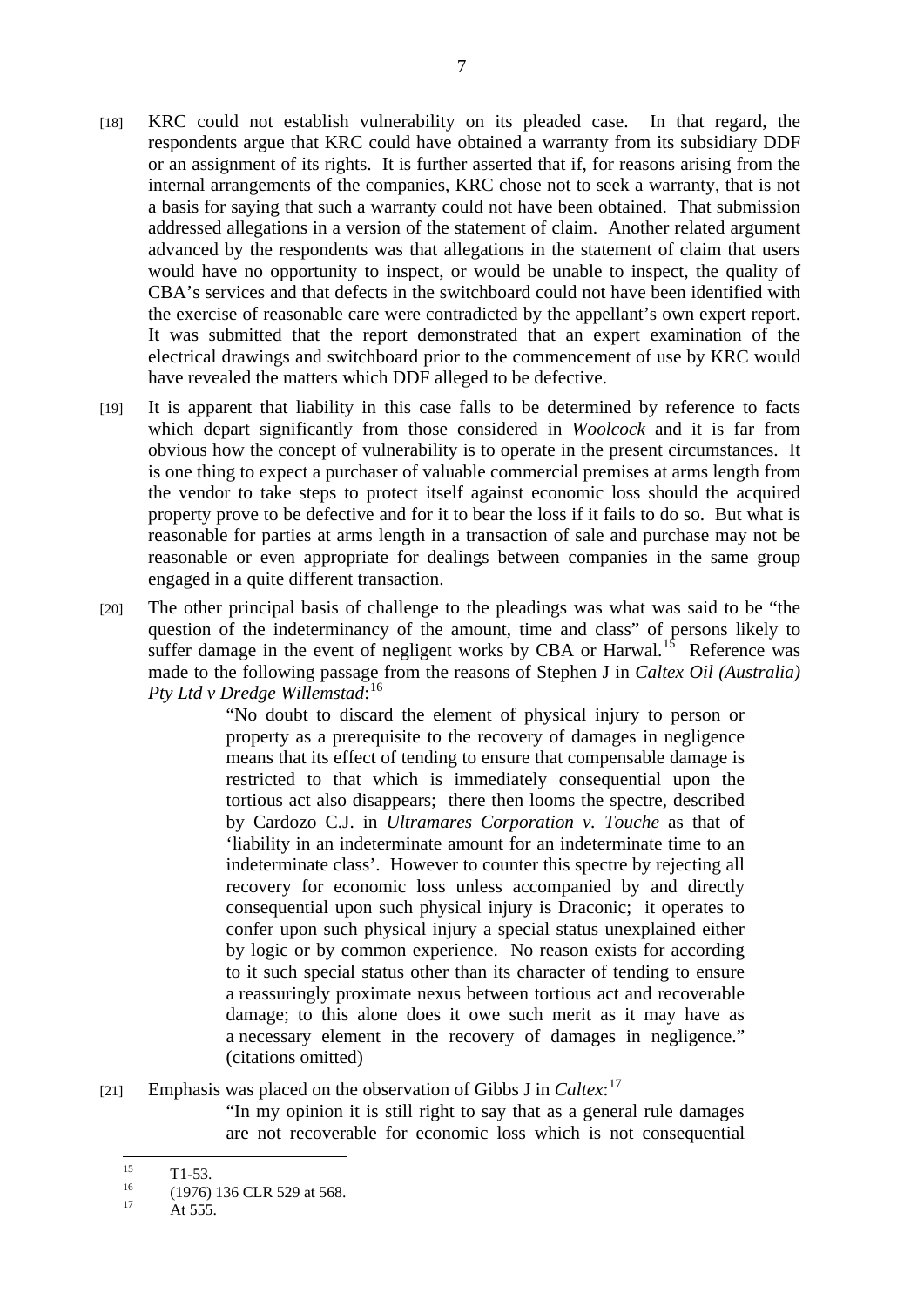upon injury to the plaintiff's person or property. The fact that the loss was foreseeable is not enough to make it recoverable. However, there are exceptional cases in which the defendant has knowledge or means of knowledge that the plaintiff individually, and not merely as a member of an unascertained class, will be likely to suffer economic loss as a consequence of his negligence, and owes the plaintiff a duty to take care not to cause him such damage by his negligent act. It is not necessary, and would not be wise, to attempt to formulate a principle that would cover all cases in which such a duty is owed; to borrow the words of Lord Diplock in *Mutual Life & Citizens' Assurance Co. Ltd. v. Evatt*: 'Those will fall to be ascertained step by step as the facts of particular cases which come before the courts make it necessary to determine them.' All the facts of the particular case will have to be considered. It will be material, but not in my opinion sufficient, that some property of the plaintiff was in physical proximity to the damaged property, or that the plaintiff, and the person whose property was injured, were engaged in a common adventure." (citations omitted)

[22] In developing the argument that KRC, under the final pleading, was merely a member of an indeterminate class which was likely to suffer indeterminate loss for an indeterminate period, reliance was placed on paragraph 11.3A of the final pleading which relevantly provided:

…

…

…

"11.3A At the time when it entered into the CBA Agreement and in providing the services under it CBA ought to have been aware that:

11.3A.11 failure to incorporate adequate and reasonable protection against damage due to excessive temperature or electromagnetic stresses caused by overcurrents likely to arise in live conductors within the Main Switchboard would be likely to result in a major fire in the switchboard;

11.3A.12 in the event of a major fire in the switchboard the person or persons owning the stock of carcasses and meat products located there or utilizing the facility for the throughput of meat products for commercial sale ("the users") would be likely to suffer economic loss as a result of the interruption of the electrical supply to the facility;

11.3A.16 the users would not reasonably be expected to have obtained a warranty from DDF as to the availability of the switchboard;

11.3A 18 the users were vulnerable to the risk of economic loss in the event that CBA failed to exercise reasonable care as alleged;

11.3A.19 the users were a determinate class of entities who might suffer economic loss in the event that CBA failed to exercise reasonable care as alleged."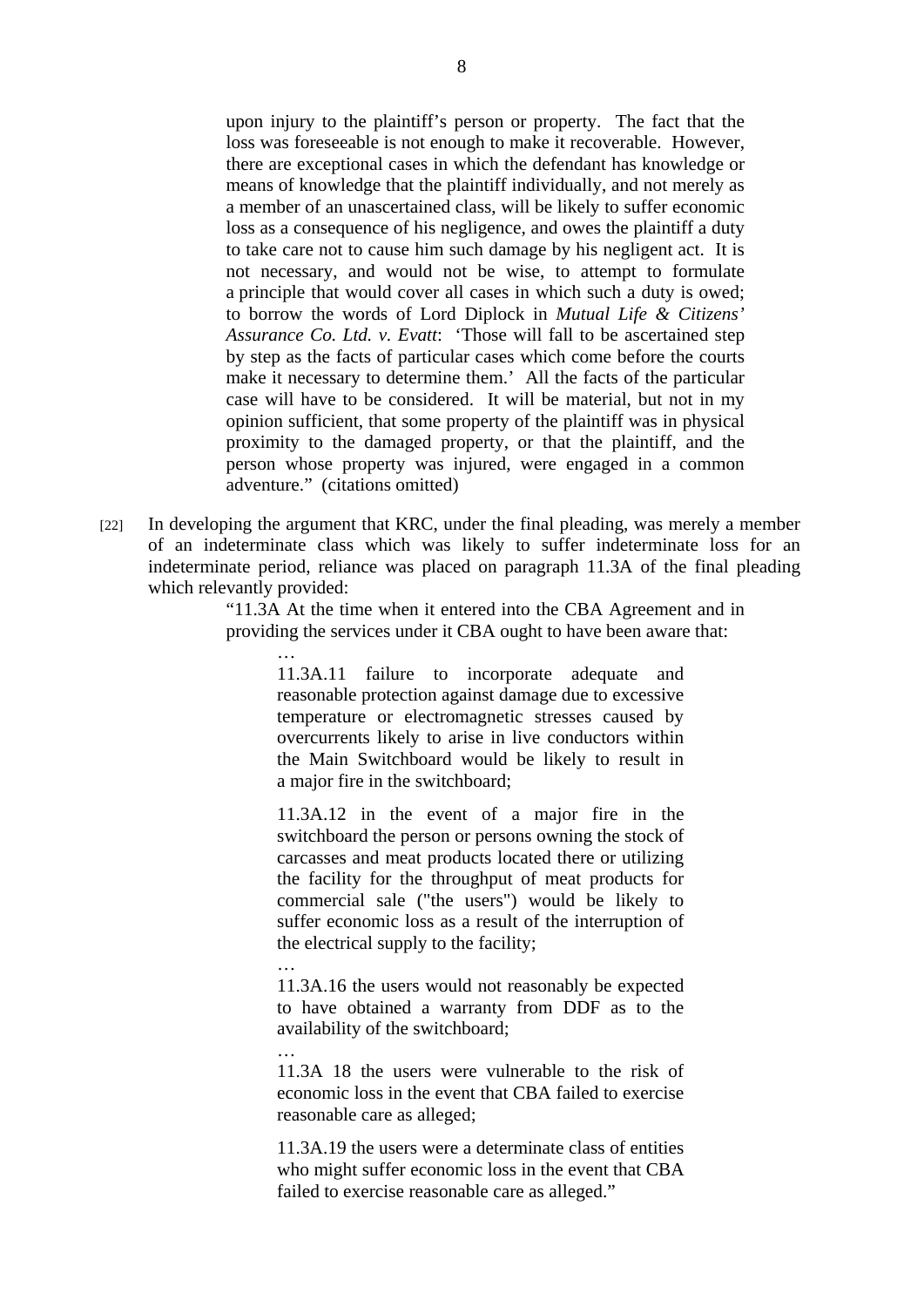- [23] It is apparent, I think, that whether the relationship between KRC and the respondents is of such a kind as to prevent KRC recovering damages on the basis of indeterminancy is very much a question of fact. The allegations in the pleading may be unnecessarily broad. The kernel of the relevant pleaded allegations is that the respondents would have been aware, or ought reasonably to have been aware, that the operator of the subject plant in the course of a business of processing meat products for sale would be likely to suffer economic loss. That, in itself, gives a reasonably confined description to the class of affected persons. The extent of the loss will be limited by the nature of the product, and the capacity of the plant, as well as the likely duration of interruption to the plant's operations as a result of the failure of one of the plant's component parts.
- [24] Other attacks on the pleading were made by the respondents but it is unnecessary and undesirable to deal with those for present purposes. They were not addressed by the primary judge and it is preferable that DDF and KRC be in a position, having regard to the criticisms made by the respondents and to these reasons, to make such amendments to the statement of claim as they may be advised.
- [25] DDF's application at first instance was brought under s 69(1) of the *Uniform Civil Procedure Rules* 1999 (Qld)*.* It provides:

# "**69 Including, substituting or removing party**

(1) The court may at any stage of a proceeding order that—

…

- (b) any of the following persons be included as a party—
	- (i) a person whose presence before the court is necessary to enable the court to adjudicate effectually and completely on all matters in dispute in the proceeding;
	- (ii) a person whose presence before the court would be desirable, just and convenient to enable the court to adjudicate effectually and completely on all matters in dispute connected with the proceeding."
- [26] KRC could bring its own claim against the respondents. The claim is not statute barred. It is surely desirable though that it become a plaintiff together with its subsidiary DDF in the existing proceedings which have been on foot for some time. KRC appears to meet comfortably the description in  $r \frac{69(1)}{b}$ ii).
- [27] The area of law involved in KRC's and DDF's claims is evolving. That is a good reason why the appropriateness of the joinder should be determined more by reference to general principles than by a detailed analysis of the pleaded allegations. In his reasons in *Woolcock*, Kirby J observed:<sup>18</sup>

"Where the law is uncertain, and especially where it is in a state of development, it is inappropriate to put a plaintiff out of court if there

 $\overline{18}$ At 566.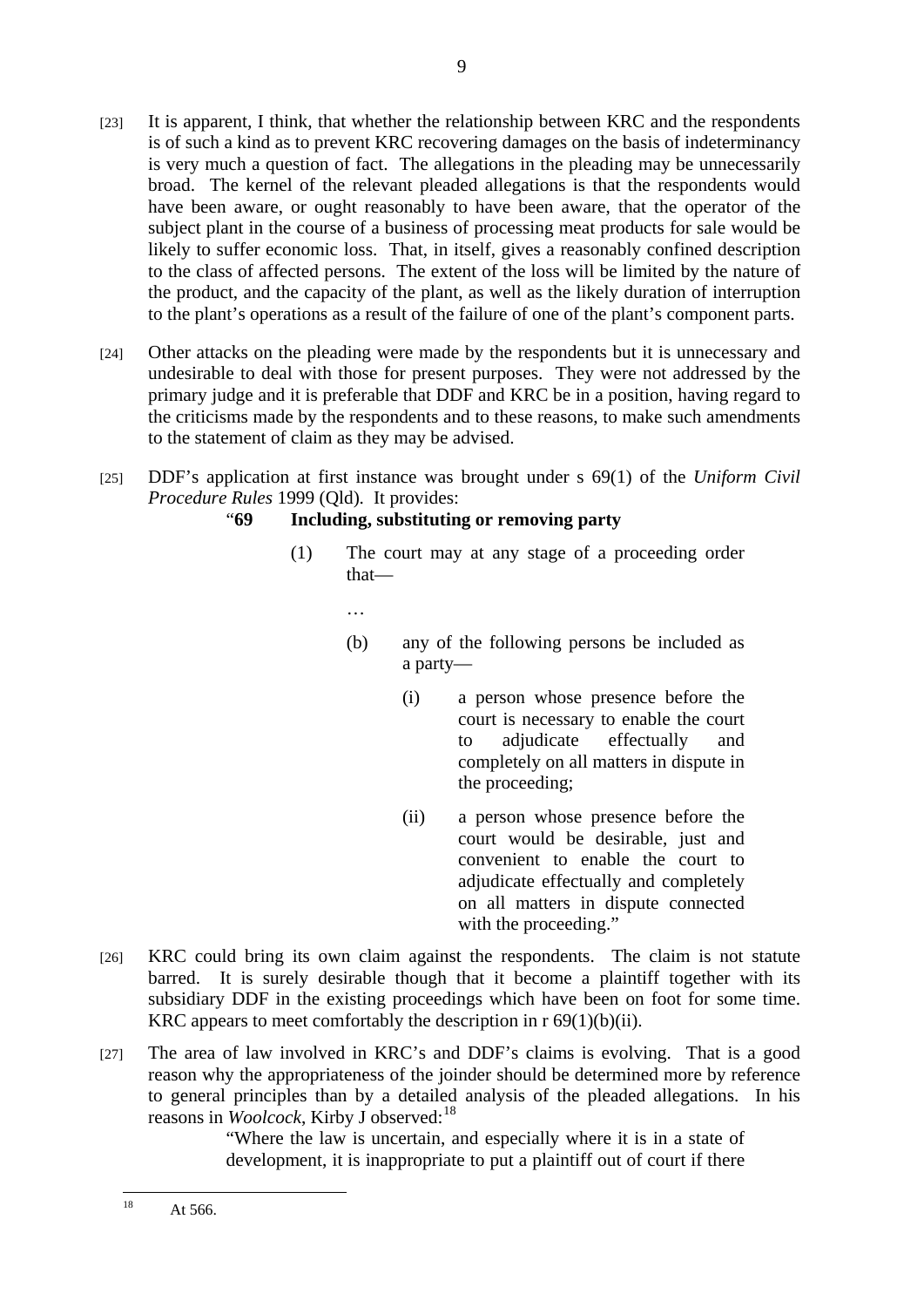is a real issue to be tried. The proper approach in such cases is one of restraint. Only in a clear case will answers be given, and orders made, that have the effect of denying a party its ordinary civil right to a trial. This is especially so where, as in many actions for negligence, the factual details may help to throw light on the existence of a legal cause of action – specifically a duty of care owed by the defendant to the plaintiff."

- [28] A similar approach was articulated in the joint reasons.<sup>19</sup>
- [29] In *Barrett v Enfield London borough Council*,<sup>20</sup> Lord Browne-Wilkinson said:

"In my speech in the *Bedfordshire* case [1995] 2 AC 633, 740-741 with which the other members of the House agreed, I pointed out that unless it was possible to give a *certain* answer to the question whether the plaintiff's claim would succeed, the case was inappropriate for striking out. I further said that in an area of the law which was uncertain and developing (such as the circumstances in which a person can be held liable in negligence for the exercise of a statutory duty or power) it is not normally appropriate to strike out. In my judgment it is of great importance that such development should be on the basis of actual facts found at trial not on hypothetical facts assumed (possibly wrongly) to be true for the purpose of the strike out."

[30] This is not a strike out case like *Barrett* or a decision on a case stated like *Woolcock*, but the principles to which I have just referred are relevant. It is difficult to accept that DDF and KRC could not formulate a statement of claim which would survive a strike out application. That may have been done already but I do not wish to express any view on the new proposed pleading which was not before the primary judge. To my mind, it is preferable for leave to be given for KRC to be joined as a plaintiff and for an order be made that an amended statement of claim be delivered. If, having regard to these reasons and other considerations, the respondents wish to seek to have all or part of the amended statement of claim struck out, they can bring an application in the trial division in the usual way.

## **Conclusion**

- [31] I would not disturb the costs order at first instance. The appellant effectively conceded that the pleading before the primary judge could not be defended successfully by choosing not to rely on it on appeal.
- [32] I would order that:
	- (a) the appeal be allowed with costs;
	- (b) Project Company No 1 Pty Ltd (ACN 107 480 375) be added as a plaintiff in the proceedings;
	- (c) the plaintiffs have leave to make consequential amendments to the claim within seven days of today's date;
	- (d) the plaintiffs make such amendments to the statement of claim last filed in the proceedings as they may be advised within fourteen days of today's date.

<sup>19</sup>  $19$  At 525.

<sup>[2001] 2</sup> AC 550 at 557.